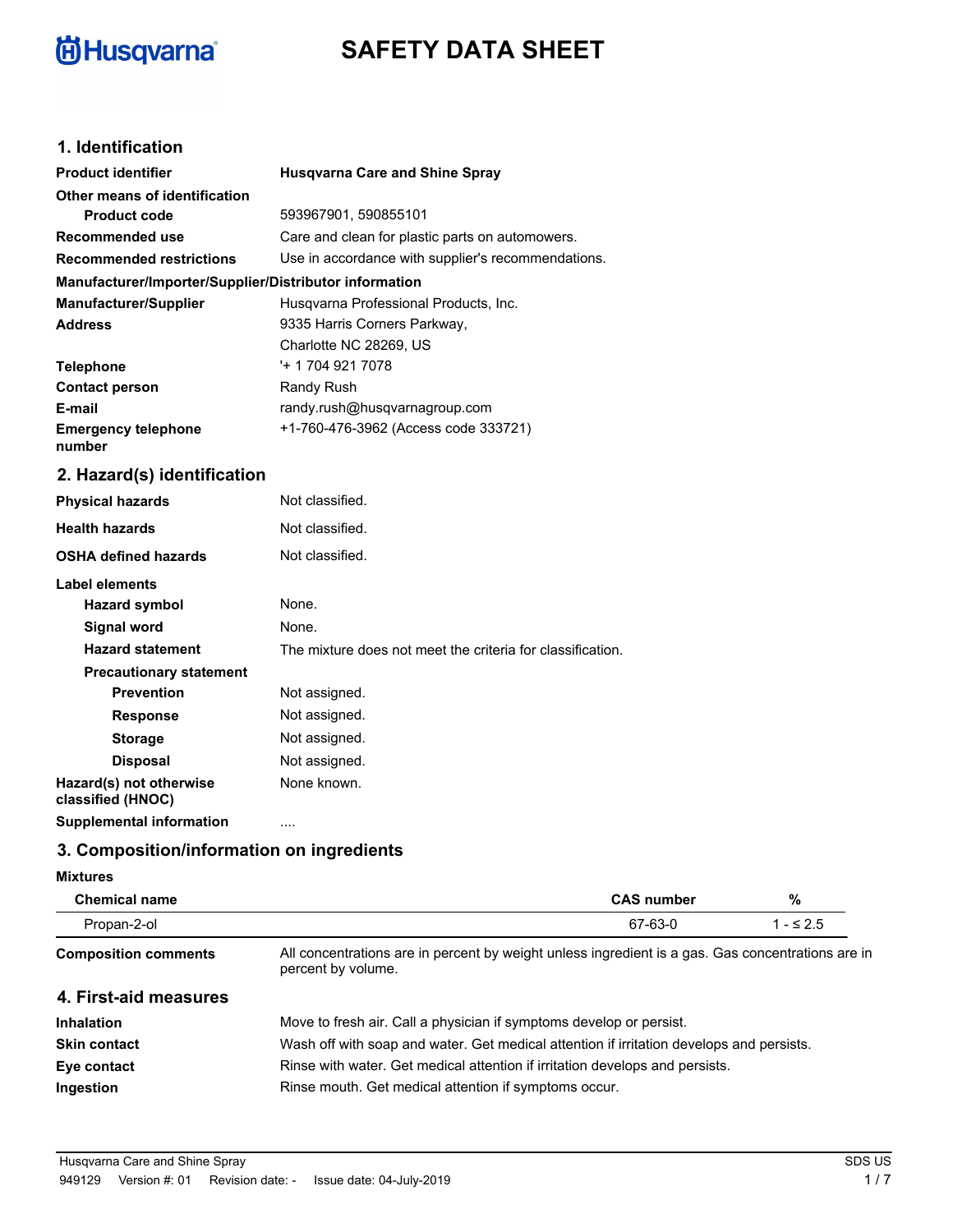| <b>Most important</b><br>symptoms/effects, acute and<br>delayed              | Direct contact with eyes may cause temporary irritation.                                                                                                                                                                                                                                                                                                                                                                                                                                                                     |
|------------------------------------------------------------------------------|------------------------------------------------------------------------------------------------------------------------------------------------------------------------------------------------------------------------------------------------------------------------------------------------------------------------------------------------------------------------------------------------------------------------------------------------------------------------------------------------------------------------------|
| Indication of immediate<br>medical attention and special<br>treatment needed | Provide general supportive measures and treat symptomatically.                                                                                                                                                                                                                                                                                                                                                                                                                                                               |
| <b>General information</b>                                                   | Ensure that medical personnel are aware of the material(s) involved, and take precautions to<br>protect themselves.                                                                                                                                                                                                                                                                                                                                                                                                          |
| 5. Fire-fighting measures                                                    |                                                                                                                                                                                                                                                                                                                                                                                                                                                                                                                              |
| Suitable extinguishing media                                                 | Water fog. Alcohol-resistant foam. Dry chemical powder. Carbon dioxide (CO2).                                                                                                                                                                                                                                                                                                                                                                                                                                                |
| Unsuitable extinguishing<br>media                                            | Do not use water jet as an extinguisher, as this will spread the fire.                                                                                                                                                                                                                                                                                                                                                                                                                                                       |
| Specific hazards arising from<br>the chemical                                | The product is combustible, and heating may generate vapors which may form explosive vapor/air<br>mixtures. During fire, gases hazardous to health may be formed.                                                                                                                                                                                                                                                                                                                                                            |
| Special protective equipment<br>and precautions for firefighters             | Self-contained breathing apparatus and full protective clothing must be worn in case of fire.<br>Selection of respiratory protection for firefighting: follow the general fire precautions indicated in<br>the workplace.                                                                                                                                                                                                                                                                                                    |
| <b>Fire fighting</b><br>equipment/instructions                               | Move containers from fire area if you can do so without risk. Use water spray to cool unopened<br>containers. Cool containers exposed to flames with water until well after the fire is out. In case of<br>fire and/or explosion do not breathe fumes.                                                                                                                                                                                                                                                                       |
| <b>Specific methods</b>                                                      | Use standard firefighting procedures and consider the hazards of other involved materials.                                                                                                                                                                                                                                                                                                                                                                                                                                   |
| <b>General fire hazards</b>                                                  | Combustible liquid.                                                                                                                                                                                                                                                                                                                                                                                                                                                                                                          |
| 6. Accidental release measures                                               |                                                                                                                                                                                                                                                                                                                                                                                                                                                                                                                              |
| Personal precautions,<br>protective equipment and<br>emergency procedures    | Eliminate all ignition sources (no smoking, flares, sparks, or flames in immediate area). In case of<br>spills, beware of slippery floors and surfaces. Avoid contact with skin and eyes. Keep unnecessary<br>personnel away. Keep people away from and upwind of spill/leak. Wear appropriate protective<br>equipment and clothing during clean-up. Ensure adequate ventilation. Local authorities should be<br>advised if significant spillages cannot be contained. For personal protection, see section 8 of the<br>SDS. |
| <b>Methods and materials for</b><br>containment and cleaning up              | Eliminate all ignition sources (no smoking, flares, sparks, or flames in immediate area). Keep<br>combustibles (wood, paper, oil, etc.) away from spilled material. This product is miscible in water.                                                                                                                                                                                                                                                                                                                       |
|                                                                              | Large Spills: Stop the flow of material, if this is without risk. Dike the spilled material, where this is<br>possible. Use a non-combustible material like vermiculite, sand or earth to soak up the product<br>and place into a container for later disposal. Following product recovery, flush area with water.                                                                                                                                                                                                           |
|                                                                              | Small Spills: Absorb with earth, sand or other non-combustible material and transfer to containers<br>for later disposal. Clean surface thoroughly to remove residual contamination.                                                                                                                                                                                                                                                                                                                                         |
| <b>Environmental precautions</b>                                             | Never return spills to original containers for re-use. For waste disposal, see section 13 of the SDS.<br>Prevent further leakage or spillage if safe to do so. Environmental manager must be informed of all<br>major releases. Avoid discharge into drains, water courses or onto the ground.                                                                                                                                                                                                                               |

#### **7. Handling and storage**

Use only in well-ventilated areas. Wash contaminated clothing before reuse. Do not eat, drink or smoke when using the product. When using do not smoke. Keep away from open flames, hot surfaces and sources of ignition. Wear appropriate personal protective equipment. Observe good industrial hygiene practices. **Precautions for safe handling** Keep away from heat, sparks and open flame. Store in a cool, dry place out of direct sunlight. Store in original tightly closed container. Store in a well-ventilated place. Keep in an area equipped **Conditions for safe storage, including any incompatibilities**

# with sprinklers. Store away from incompatible materials (see Section 10 of the SDS).

#### **8. Exposure controls/personal protection**

# **Occupational exposure limits**

| US. OSHA Table Z-1 Limits for Air Contaminants (29 CFR 1910.1000)<br><b>Components</b> | Type | Value     |  |
|----------------------------------------------------------------------------------------|------|-----------|--|
| Propan-2-ol (CAS 67-63-0)                                                              | PEL  | 980 mg/m3 |  |
|                                                                                        |      | $400$ ppm |  |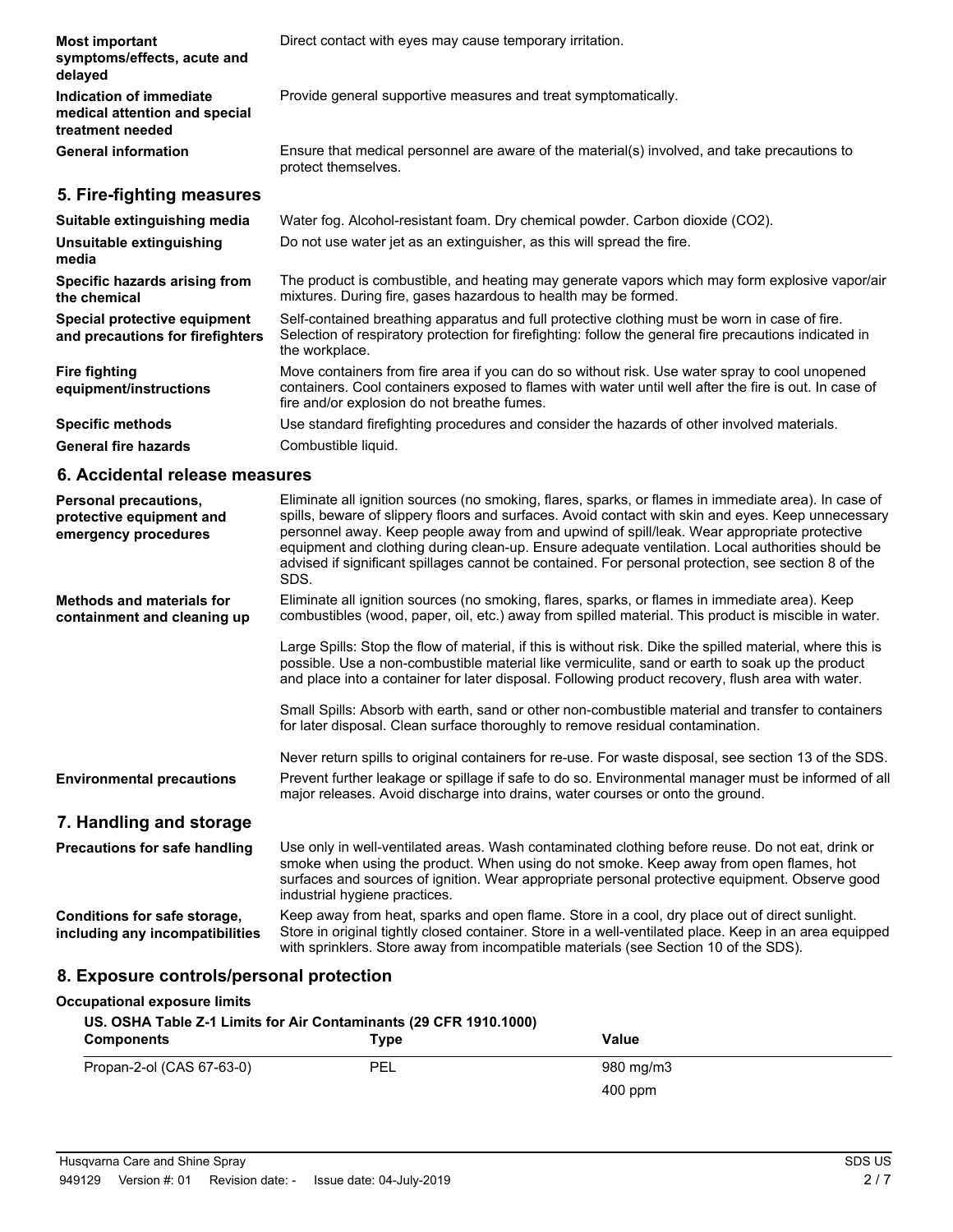| <b>US. ACGIH Threshold Limit Values</b><br><b>Components</b>                                        |                       | <b>Type</b>                                |                                                                           | Value                                                                                                                                                                                                                                                                                             |  |
|-----------------------------------------------------------------------------------------------------|-----------------------|--------------------------------------------|---------------------------------------------------------------------------|---------------------------------------------------------------------------------------------------------------------------------------------------------------------------------------------------------------------------------------------------------------------------------------------------|--|
| Propan-2-ol (CAS 67-63-0)                                                                           |                       | <b>STEL</b>                                |                                                                           | 400 ppm                                                                                                                                                                                                                                                                                           |  |
|                                                                                                     |                       | <b>TWA</b>                                 |                                                                           | 200 ppm                                                                                                                                                                                                                                                                                           |  |
| US. NIOSH: Pocket Guide to Chemical Hazards<br><b>Components</b>                                    |                       | <b>Type</b>                                |                                                                           | <b>Value</b>                                                                                                                                                                                                                                                                                      |  |
|                                                                                                     |                       |                                            |                                                                           |                                                                                                                                                                                                                                                                                                   |  |
| Propan-2-ol (CAS 67-63-0)                                                                           |                       | <b>STEL</b>                                |                                                                           | 1225 mg/m3                                                                                                                                                                                                                                                                                        |  |
|                                                                                                     |                       |                                            |                                                                           | 500 ppm                                                                                                                                                                                                                                                                                           |  |
|                                                                                                     |                       | <b>TWA</b>                                 |                                                                           | 980 mg/m3                                                                                                                                                                                                                                                                                         |  |
|                                                                                                     |                       |                                            |                                                                           | 400 ppm                                                                                                                                                                                                                                                                                           |  |
| <b>Biological limit values</b>                                                                      |                       |                                            |                                                                           |                                                                                                                                                                                                                                                                                                   |  |
| <b>ACGIH Biological Exposure Indices</b>                                                            |                       |                                            |                                                                           |                                                                                                                                                                                                                                                                                                   |  |
| <b>Components</b>                                                                                   | Value                 | <b>Determinant</b>                         | <b>Specimen</b>                                                           | <b>Sampling Time</b>                                                                                                                                                                                                                                                                              |  |
| Propan-2-ol (CAS 67-63-0) 40 mg/l                                                                   |                       | Acetone                                    | Urine                                                                     | $\star$                                                                                                                                                                                                                                                                                           |  |
| * - For sampling details, please see the source document.                                           |                       |                                            |                                                                           |                                                                                                                                                                                                                                                                                                   |  |
| <b>Exposure guidelines</b>                                                                          |                       | No exposure standards allocated.           |                                                                           |                                                                                                                                                                                                                                                                                                   |  |
| Appropriate engineering<br>controls                                                                 |                       |                                            | established, maintain airborne levels to an acceptable level.             | Good general ventilation should be used. Ventilation rates should be matched to conditions. If<br>applicable, use process enclosures, local exhaust ventilation, or other engineering controls to<br>maintain airborne levels below recommended exposure limits. If exposure limits have not been |  |
| Individual protection measures, such as personal protective equipment<br><b>Eye/face protection</b> |                       |                                            | Wear safety glasses with side shields (or goggles).                       |                                                                                                                                                                                                                                                                                                   |  |
| <b>Skin protection</b>                                                                              |                       |                                            |                                                                           |                                                                                                                                                                                                                                                                                                   |  |
| <b>Hand protection</b>                                                                              |                       |                                            |                                                                           | Not normally needed. Use appropriate skin cream to prevent drying of skin.                                                                                                                                                                                                                        |  |
| <b>Other</b>                                                                                        |                       | Wear suitable protective clothing.         |                                                                           |                                                                                                                                                                                                                                                                                                   |  |
| <b>Respiratory protection</b>                                                                       |                       |                                            | In case of insufficient ventilation, wear suitable respiratory equipment. |                                                                                                                                                                                                                                                                                                   |  |
| <b>Thermal hazards</b>                                                                              |                       |                                            | Wear appropriate thermal protective clothing, when necessary.             |                                                                                                                                                                                                                                                                                                   |  |
| General hygiene<br>considerations                                                                   |                       | working clothes should be kept separately. |                                                                           | Always observe good personal hygiene measures, such as washing after handling the material<br>and before eating, drinking, and/or smoking. Routinely wash work clothing and protective<br>equipment to remove contaminants. When using, do not eat, drink or smoke. Private clothes and           |  |
| 9. Physical and chemical properties                                                                 |                       |                                            |                                                                           |                                                                                                                                                                                                                                                                                                   |  |
| Appearance                                                                                          |                       |                                            |                                                                           |                                                                                                                                                                                                                                                                                                   |  |
| <b>Physical state</b>                                                                               | Liquid.               |                                            |                                                                           |                                                                                                                                                                                                                                                                                                   |  |
| Form                                                                                                | Liquid.               |                                            |                                                                           |                                                                                                                                                                                                                                                                                                   |  |
| Color                                                                                               | Colorless.            |                                            |                                                                           |                                                                                                                                                                                                                                                                                                   |  |
| Odor                                                                                                | Characteristic.       |                                            |                                                                           |                                                                                                                                                                                                                                                                                                   |  |
| Odor threshold                                                                                      | Not determined.       |                                            |                                                                           |                                                                                                                                                                                                                                                                                                   |  |
| pН                                                                                                  | 8.5 (20 °C) DIN 19268 |                                            |                                                                           |                                                                                                                                                                                                                                                                                                   |  |
| Melting point/freezing point                                                                        | Not determined.       |                                            |                                                                           |                                                                                                                                                                                                                                                                                                   |  |

| Form                                              | Liquid.                          |  |
|---------------------------------------------------|----------------------------------|--|
| Color                                             | Colorless.                       |  |
| Odor                                              | Characteristic.                  |  |
| Odor threshold                                    | Not determined.                  |  |
| рH                                                | 8.5 (20 °C) DIN 19268            |  |
| Melting point/freezing point                      | Not determined.                  |  |
| Initial boiling point and boiling<br>range        | 212 °F (100 °C)                  |  |
| <b>Flash point</b>                                | > 212.0 °F (> 100.0 °C) ISO 2719 |  |
| <b>Evaporation rate</b>                           | Not determined.                  |  |
| Flammability (solid, gas)                         | Not applicable.                  |  |
| Upper/lower flammability or explosive limits      |                                  |  |
| Flammability limit - lower Not determined.<br>(%) |                                  |  |
| <b>Flammability limit - upper</b><br>(%)          | Not determined.                  |  |
| Vapor pressure                                    | 23 hPa (20 °C)                   |  |
|                                                   |                                  |  |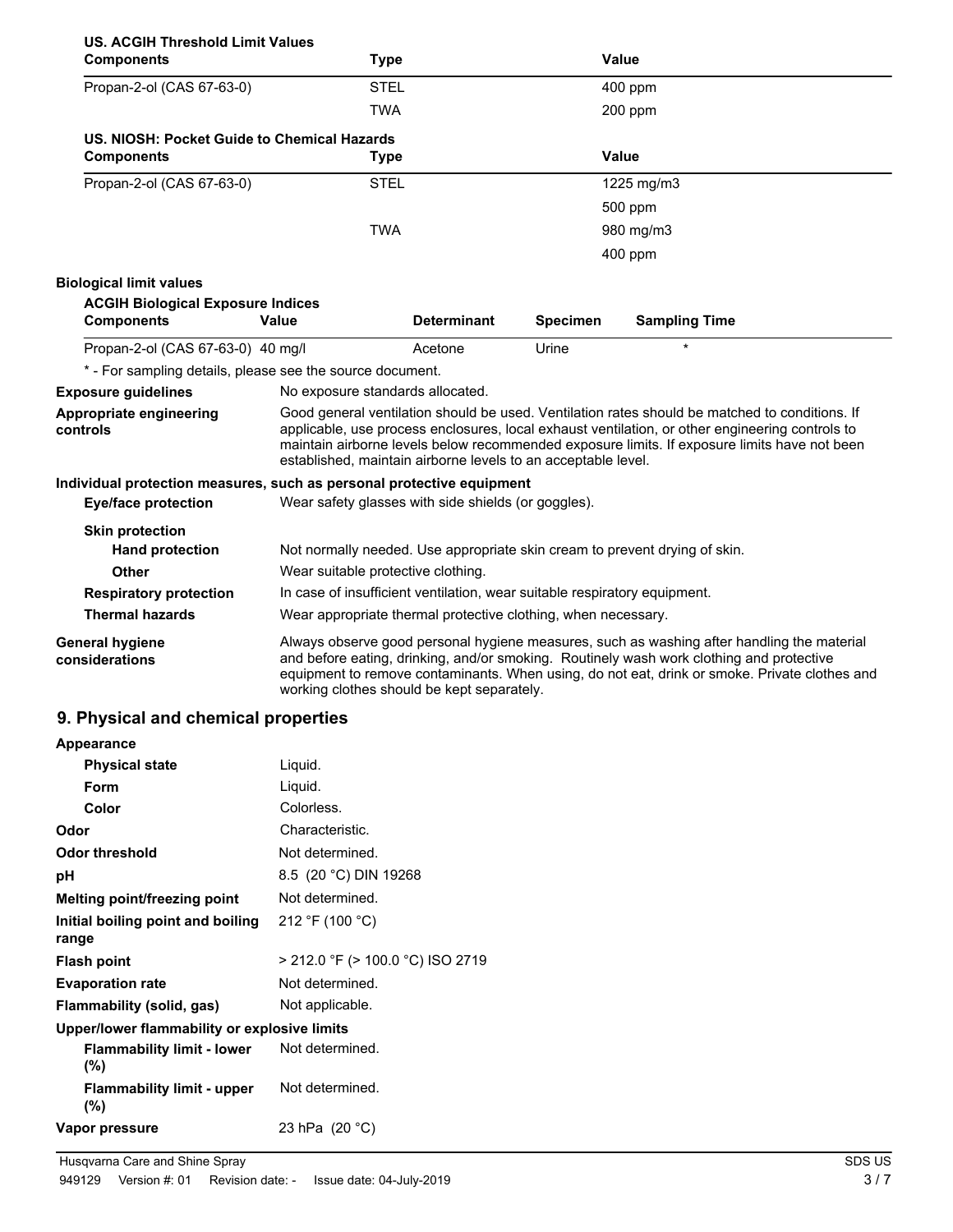| Vapor density                                     | Not determined.                                                                               |
|---------------------------------------------------|-----------------------------------------------------------------------------------------------|
| <b>Relative density</b>                           | Not available.                                                                                |
| Solubility(ies)                                   |                                                                                               |
| Solubility (water)                                | Miscible.                                                                                     |
| <b>Solubility (solvents)</b>                      | Not determined.                                                                               |
| <b>Solubility (other)</b>                         | Not determined.                                                                               |
| <b>Partition coefficient</b><br>(n-octanol/water) | Not available.                                                                                |
| <b>Auto-ignition temperature</b>                  | Not available.                                                                                |
| <b>Decomposition temperature</b>                  | Not determined.                                                                               |
| <b>Viscosity</b>                                  | Not determined.                                                                               |
| <b>Other information</b>                          |                                                                                               |
| <b>Bulk density</b>                               | Not applicable.                                                                               |
| <b>Density</b>                                    | 1.00 g/cm3 $(20 °C)$ DIN 51757                                                                |
| <b>Explosive properties</b>                       | Not explosive.                                                                                |
| <b>Oxidizing properties</b>                       | Not oxidizing.                                                                                |
| 10. Stability and reactivity                      |                                                                                               |
| <b>Reactivity</b>                                 | The product is stable and non-reactive under normal conditions of use, storage and transport. |
| <b>Chemical stability</b>                         | Material is stable under normal conditions.                                                   |
| <b>Possibility of hazardous</b><br>reactions      | No dangerous reaction known under conditions of normal use.                                   |

| <b>Conditions to avoid</b>                 | Keep away from heat, hot surfaces, sparks, open flames and other ignition sources. Avoid<br>temperatures exceeding the flash point. Contact with incompatible materials. |
|--------------------------------------------|--------------------------------------------------------------------------------------------------------------------------------------------------------------------------|
| Incompatible materials                     | Strong oxidizing agents.                                                                                                                                                 |
| <b>Hazardous decomposition</b><br>products | No hazardous decomposition products are known.                                                                                                                           |

# **11. Toxicological information**

#### **Information on likely routes of exposure**

| <b>Inhalation</b>                                                                  | Vapors may cause drowsiness and dizziness. May cause allergy or asthma symptoms or<br>breathing difficulties if inhaled. Prolonged inhalation may be harmful. |  |
|------------------------------------------------------------------------------------|---------------------------------------------------------------------------------------------------------------------------------------------------------------|--|
| <b>Skin contact</b>                                                                | Prolonged skin contact may cause temporary irritation.                                                                                                        |  |
| Eye contact                                                                        | Direct contact with eyes may cause temporary irritation.                                                                                                      |  |
| Ingestion                                                                          | Expected to be a low ingestion hazard.                                                                                                                        |  |
| Symptoms related to the<br>physical, chemical and<br>toxicological characteristics | Direct contact with eyes may cause temporary irritation.                                                                                                      |  |

#### **Information on toxicological effects**

| <b>Acute toxicity</b>                       | Not expected to be acutely toxic.                        |                     |
|---------------------------------------------|----------------------------------------------------------|---------------------|
| <b>Components</b>                           | <b>Species</b>                                           | <b>Test Results</b> |
| Propan-2-ol (CAS 67-63-0)                   |                                                          |                     |
| Acute                                       |                                                          |                     |
| <b>Dermal</b>                               |                                                          |                     |
| LD50                                        | Rabbit                                                   | 12870 mg/kg         |
| <b>Inhalation</b>                           |                                                          |                     |
| Vapor                                       |                                                          |                     |
| <b>LC50</b>                                 | Rat                                                      | 72.6 mg/l, 4 hours  |
| Oral                                        |                                                          |                     |
| LD50                                        | Rat                                                      | 4710 mg/kg          |
| <b>Skin corrosion/irritation</b>            | Prolonged skin contact may cause temporary irritation.   |                     |
| Serious eye damage/eye<br><i>irritation</i> | Direct contact with eyes may cause temporary irritation. |                     |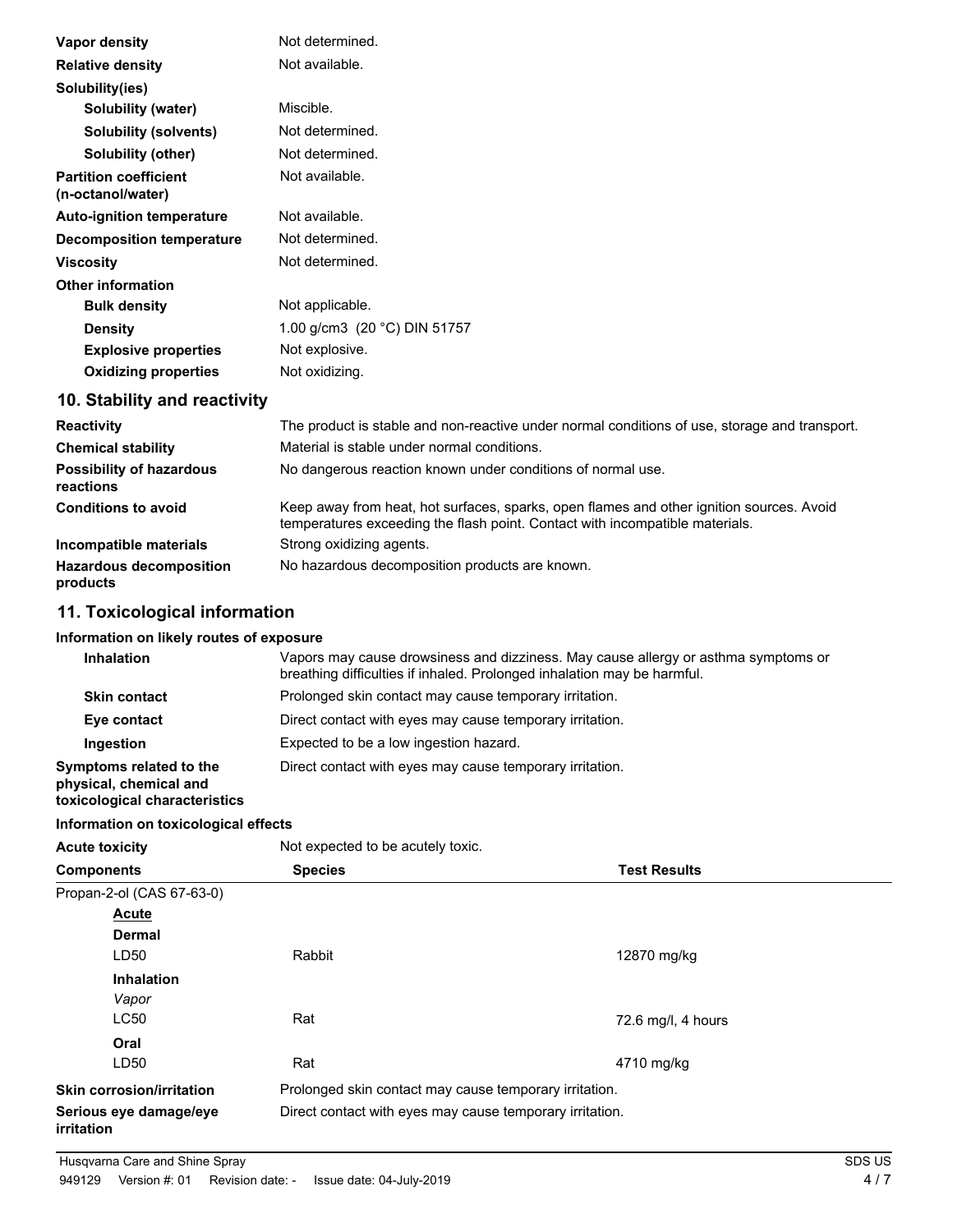| Respiratory or skin sensitization                             |                                                                                                                     |  |  |
|---------------------------------------------------------------|---------------------------------------------------------------------------------------------------------------------|--|--|
| <b>Respiratory sensitization</b>                              | Not a respiratory sensitizer.                                                                                       |  |  |
| <b>Skin sensitization</b>                                     | This product is not expected to cause skin sensitization.                                                           |  |  |
| Germ cell mutagenicity                                        | No data available to indicate product or any components present at greater than 0.1% are<br>mutagenic or genotoxic. |  |  |
| Carcinogenicity                                               | Not classifiable as to carcinogenicity to humans.                                                                   |  |  |
| <b>IARC Monographs. Overall Evaluation of Carcinogenicity</b> |                                                                                                                     |  |  |
| Propan-2-ol (CAS 67-63-0)                                     | 3 Not classifiable as to carcinogenicity to humans.                                                                 |  |  |
| <b>NTP Report on Carcinogens</b>                              |                                                                                                                     |  |  |
| Not listed.                                                   |                                                                                                                     |  |  |
|                                                               | OSHA Specifically Regulated Substances (29 CFR 1910.1001-1053)                                                      |  |  |
| Not listed.                                                   |                                                                                                                     |  |  |
| <b>Reproductive toxicity</b>                                  | This product is not expected to cause reproductive or developmental effects.                                        |  |  |
| Specific target organ toxicity -<br>single exposure           | Not classified.                                                                                                     |  |  |
| Specific target organ toxicity -<br>repeated exposure         | Not classified.                                                                                                     |  |  |
| <b>Aspiration hazard</b>                                      | Not an aspiration hazard.                                                                                           |  |  |
| <b>Chronic effects</b>                                        | Prolonged inhalation may be harmful.                                                                                |  |  |

### **12. Ecological information**

**Ecotoxicity**

The product is not classified as environmentally hazardous. However, this does not exclude the possibility that large or frequent spills can have a harmful or damaging effect on the environment.

| <b>Components</b>                                                              |                                                                                                                                                                                                     | <b>Species</b>                                                                                                                                                                                                                                                                                                                                                                               | <b>Test Results</b>    |  |  |  |
|--------------------------------------------------------------------------------|-----------------------------------------------------------------------------------------------------------------------------------------------------------------------------------------------------|----------------------------------------------------------------------------------------------------------------------------------------------------------------------------------------------------------------------------------------------------------------------------------------------------------------------------------------------------------------------------------------------|------------------------|--|--|--|
| Propan-2-ol (CAS 67-63-0)                                                      |                                                                                                                                                                                                     |                                                                                                                                                                                                                                                                                                                                                                                              |                        |  |  |  |
| <b>Aquatic</b>                                                                 |                                                                                                                                                                                                     |                                                                                                                                                                                                                                                                                                                                                                                              |                        |  |  |  |
| Acute                                                                          |                                                                                                                                                                                                     |                                                                                                                                                                                                                                                                                                                                                                                              |                        |  |  |  |
| Crustacea                                                                      | <b>LC50</b>                                                                                                                                                                                         | Daphnia magna                                                                                                                                                                                                                                                                                                                                                                                | > 10000 mg/l, 24 hours |  |  |  |
| Fish                                                                           | LC50                                                                                                                                                                                                | Pimephales promelas                                                                                                                                                                                                                                                                                                                                                                          | 9640 mg/l, 96 hours    |  |  |  |
| Chronic                                                                        |                                                                                                                                                                                                     |                                                                                                                                                                                                                                                                                                                                                                                              |                        |  |  |  |
| Crustacea                                                                      | <b>EC50</b>                                                                                                                                                                                         | Daphnia magna                                                                                                                                                                                                                                                                                                                                                                                | > 100 mg/l, 21 days    |  |  |  |
|                                                                                | <b>NOEC</b>                                                                                                                                                                                         | Daphnia magna                                                                                                                                                                                                                                                                                                                                                                                | 141 mg/l, 16 days      |  |  |  |
|                                                                                |                                                                                                                                                                                                     |                                                                                                                                                                                                                                                                                                                                                                                              | 30 mg/l, 21 days       |  |  |  |
| <b>Persistence and degradability</b>                                           |                                                                                                                                                                                                     | The surfactant(s) contained in this preparation complies(comply) with the biodegradability criteria<br>as laid down in Regulation (EC) No.648/2004 on detergents. Data to support this assertion are<br>held at the disposal of the competent authorities of the Member States and will be made available<br>to them, at their direct request or at the request of a detergent manufacturer. |                        |  |  |  |
| <b>Bioaccumulative potential</b>                                               |                                                                                                                                                                                                     |                                                                                                                                                                                                                                                                                                                                                                                              |                        |  |  |  |
| Partition coefficient n-octanol / water (log Kow)<br>Propan-2-ol (CAS 67-63-0) |                                                                                                                                                                                                     | 0.05                                                                                                                                                                                                                                                                                                                                                                                         |                        |  |  |  |
| <b>Mobility in soil</b>                                                        |                                                                                                                                                                                                     | No data available.                                                                                                                                                                                                                                                                                                                                                                           |                        |  |  |  |
| <b>Other adverse effects</b>                                                   |                                                                                                                                                                                                     | No other adverse environmental effects (e.g. ozone depletion, photochemical ozone creation<br>potential, endocrine disruption, global warming potential) are expected from this component.                                                                                                                                                                                                   |                        |  |  |  |
| 13. Disposal considerations                                                    |                                                                                                                                                                                                     |                                                                                                                                                                                                                                                                                                                                                                                              |                        |  |  |  |
| <b>Disposal instructions</b>                                                   |                                                                                                                                                                                                     | Collect and reclaim or dispose in sealed containers at licensed waste disposal site. Dispose of<br>contents/container in accordance with local/regional/national/international regulations.                                                                                                                                                                                                  |                        |  |  |  |
| <b>Local disposal regulations</b>                                              |                                                                                                                                                                                                     | Dispose in accordance with all applicable regulations.                                                                                                                                                                                                                                                                                                                                       |                        |  |  |  |
| Hazardous waste code                                                           |                                                                                                                                                                                                     | The waste code should be assigned in discussion between the user, the producer and the waste<br>disposal company.                                                                                                                                                                                                                                                                            |                        |  |  |  |
| Waste from residues / unused<br>products                                       |                                                                                                                                                                                                     | Dispose of in accordance with local regulations. Empty containers or liners may retain some<br>product residues. This material and its container must be disposed of in a safe manner (see:<br>Disposal instructions).                                                                                                                                                                       |                        |  |  |  |
| <b>Contaminated packaging</b>                                                  | Since emptied containers may retain product residue, follow label warnings even after container is<br>emptied. Empty containers should be taken to an approved waste handling site for recycling or |                                                                                                                                                                                                                                                                                                                                                                                              |                        |  |  |  |

disposal.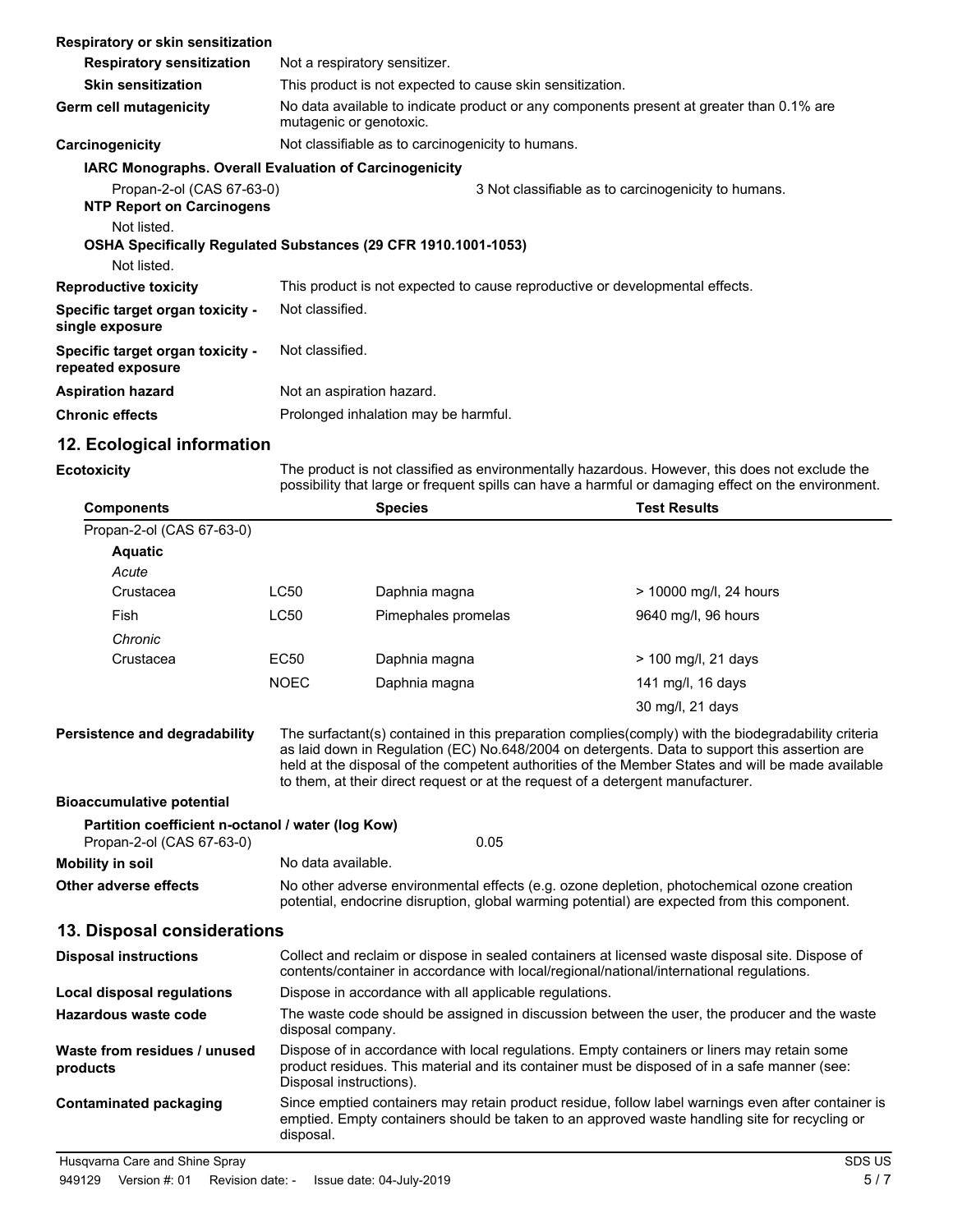# **14. Transport information**

#### **DOT**

Not regulated as dangerous goods.

#### **IATA**

Not regulated as dangerous goods.

#### **IMDG**

Not regulated as dangerous goods.

**Transport in bulk according to** Not established. **Annex II of MARPOL 73/78 and the IBC Code**

### **15. Regulatory information**

| US federal regulations                                                           | Standard, 29 CFR 1910.1200. |                                                                                                                                                                                                        | This product is a "Hazardous Chemical" as defined by the OSHA Hazard Communication           |  |
|----------------------------------------------------------------------------------|-----------------------------|--------------------------------------------------------------------------------------------------------------------------------------------------------------------------------------------------------|----------------------------------------------------------------------------------------------|--|
| TSCA Section 12(b) Export Notification (40 CFR 707, Subpt. D)                    |                             |                                                                                                                                                                                                        |                                                                                              |  |
| Not regulated.                                                                   |                             |                                                                                                                                                                                                        |                                                                                              |  |
| <b>CERCLA Hazardous Substance List (40 CFR 302.4)</b>                            |                             |                                                                                                                                                                                                        |                                                                                              |  |
| Propan-2-ol (CAS 67-63-0)<br><b>SARA 304 Emergency release notification</b>      |                             | Listed.                                                                                                                                                                                                |                                                                                              |  |
| Not regulated.<br>Not listed.                                                    |                             | OSHA Specifically Regulated Substances (29 CFR 1910.1001-1053)                                                                                                                                         |                                                                                              |  |
| <b>Toxic Substances Control Act (TSCA)</b>                                       |                             | "active".                                                                                                                                                                                              | All components of the mixture on the TSCA 8(b) inventory are designated                      |  |
| Superfund Amendments and Reauthorization Act of 1986 (SARA)                      |                             |                                                                                                                                                                                                        |                                                                                              |  |
| SARA 302 Extremely hazardous substance                                           |                             |                                                                                                                                                                                                        |                                                                                              |  |
| Not listed.                                                                      |                             |                                                                                                                                                                                                        |                                                                                              |  |
| SARA 311/312 Hazardous<br>chemical                                               | No                          |                                                                                                                                                                                                        |                                                                                              |  |
| SARA 313 (TRI reporting)                                                         |                             |                                                                                                                                                                                                        |                                                                                              |  |
| <b>Chemical name</b>                                                             |                             | <b>CAS number</b>                                                                                                                                                                                      | % by wt.                                                                                     |  |
| Propan-2-ol                                                                      |                             | 67-63-0                                                                                                                                                                                                | $1 - 52.5$                                                                                   |  |
| Other federal regulations                                                        |                             |                                                                                                                                                                                                        |                                                                                              |  |
| Clean Air Act (CAA) Section 112 Hazardous Air Pollutants (HAPs) List             |                             |                                                                                                                                                                                                        |                                                                                              |  |
| Not regulated.                                                                   |                             |                                                                                                                                                                                                        |                                                                                              |  |
| Clean Air Act (CAA) Section 112(r) Accidental Release Prevention (40 CFR 68.130) |                             |                                                                                                                                                                                                        |                                                                                              |  |
| Not regulated.                                                                   |                             |                                                                                                                                                                                                        |                                                                                              |  |
| <b>Safe Drinking Water Act</b><br>(SDWA)                                         | Not regulated.              |                                                                                                                                                                                                        |                                                                                              |  |
|                                                                                  |                             |                                                                                                                                                                                                        | FEMA Priority Substances Respiratory Health and Safety in the Flavor Manufacturing Workplace |  |
| Propan-2-ol (CAS 67-63-0)                                                        |                             | Low priority                                                                                                                                                                                           |                                                                                              |  |
| <b>US state regulations</b>                                                      |                             |                                                                                                                                                                                                        |                                                                                              |  |
| US. Massachusetts RTK - Substance List                                           |                             |                                                                                                                                                                                                        |                                                                                              |  |
| Propan-2-ol (CAS 67-63-0)                                                        |                             |                                                                                                                                                                                                        |                                                                                              |  |
| US. New Jersey Worker and Community Right-to-Know Act                            |                             |                                                                                                                                                                                                        |                                                                                              |  |
| Propan-2-ol (CAS 67-63-0)                                                        |                             |                                                                                                                                                                                                        |                                                                                              |  |
| US. Pennsylvania Worker and Community Right-to-Know Law                          |                             |                                                                                                                                                                                                        |                                                                                              |  |
| Propan-2-ol (CAS 67-63-0)                                                        |                             |                                                                                                                                                                                                        |                                                                                              |  |
| <b>US. Rhode Island RTK</b>                                                      |                             |                                                                                                                                                                                                        |                                                                                              |  |
| Propan-2-ol (CAS 67-63-0)                                                        |                             |                                                                                                                                                                                                        |                                                                                              |  |
| <b>California Proposition 65</b>                                                 |                             |                                                                                                                                                                                                        |                                                                                              |  |
| more information go to www.P65Warnings.ca.gov.                                   |                             | California Safe Drinking Water and Toxic Enforcement Act of 1986 (Proposition 65): This material<br>is not known to contain any chemicals currently listed as carcinogens or reproductive toxins.  For |                                                                                              |  |